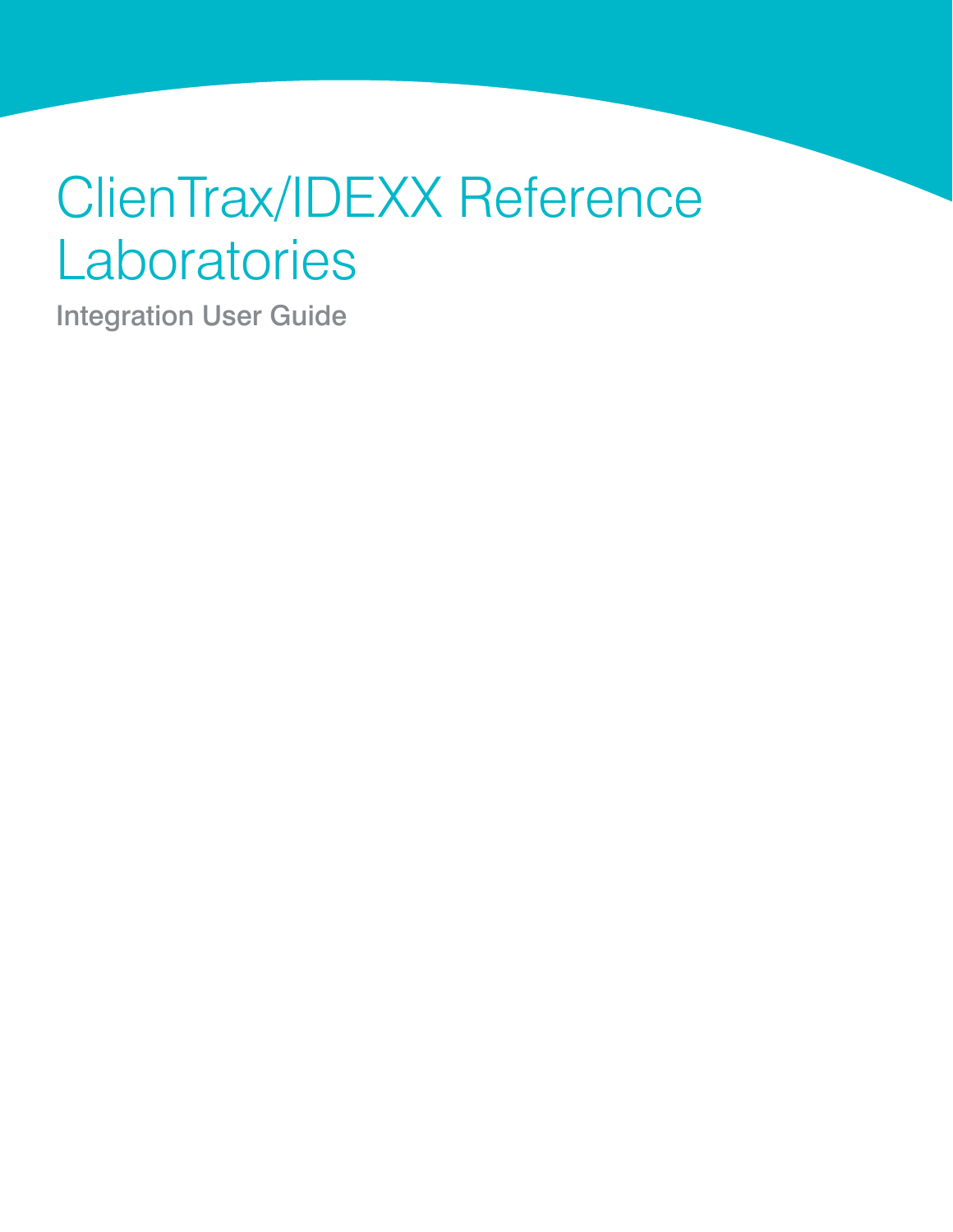#### Proprietary rights notice

Information in this document is subject to change without notice. Companies, names, and data used in examples are fictitious unless otherwise noted. No part of this document may be reproduced or transmitted in any form or by any means, electronic, mechanical, or otherwise, for any purpose, without the express written permission of IDEXX Laboratories. IDEXX Laboratories may have patents or pending patent applications, trademarks, copyrights, or other intellectual or industrial property rights covering this document or subject matter in this document. The furnishing of this document does not give a license to these property rights except as expressly provided in any written license agreement from IDEXX Laboratories.

#### © 2017 IDEXX Laboratories, Inc. All rights reserved. • 10710-00

2 \*IDEXX, IDEXX InterLink, LabREXX, and VetConnect are trademarks or registered trademarks of IDEXX Laboratories, Inc. or its affiliates in the United States and/or other countries. All other product and company names and logos are trademarks of their respective holders. The IDEXX Privacy Policy is available at IDEXX.com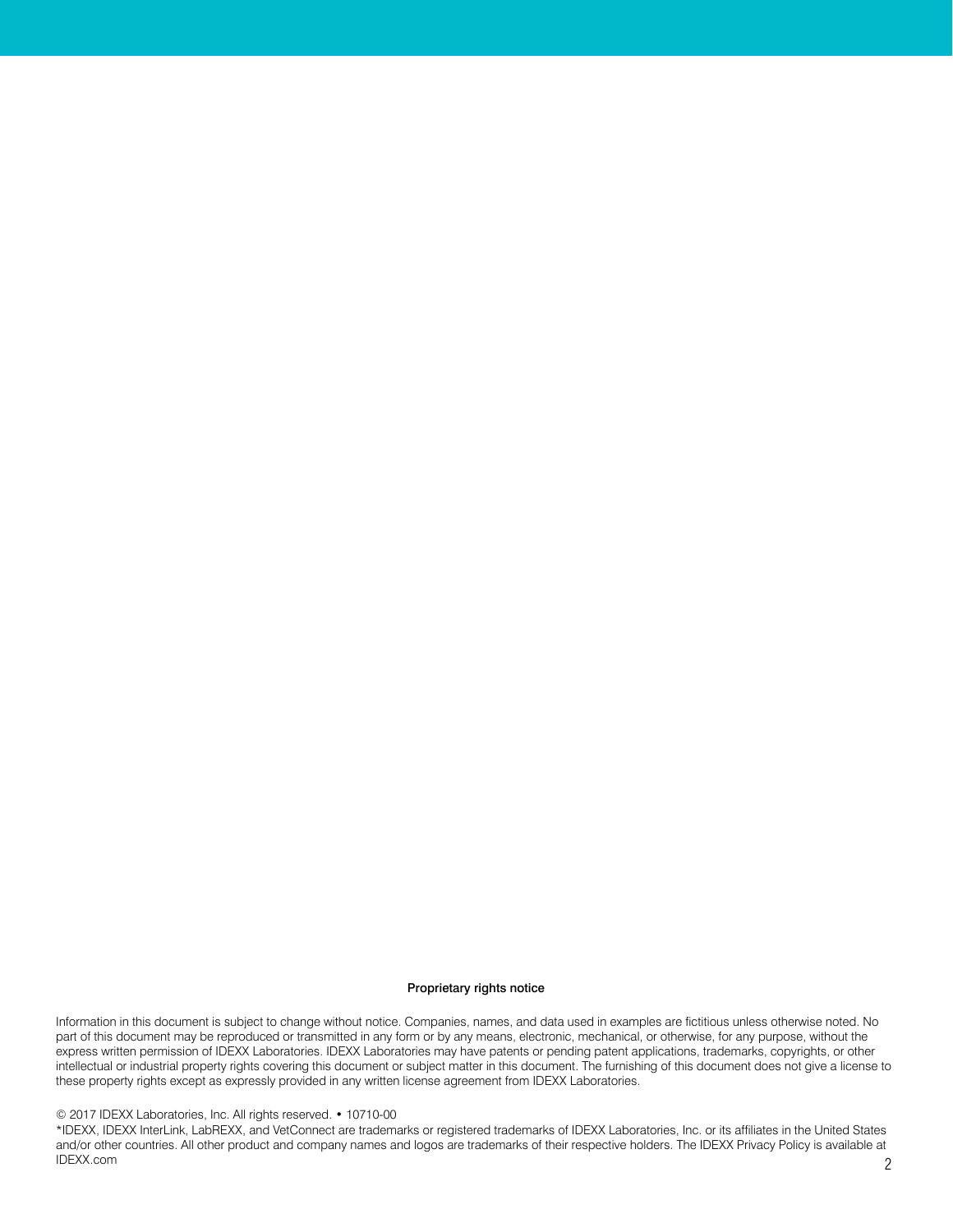# **Contents**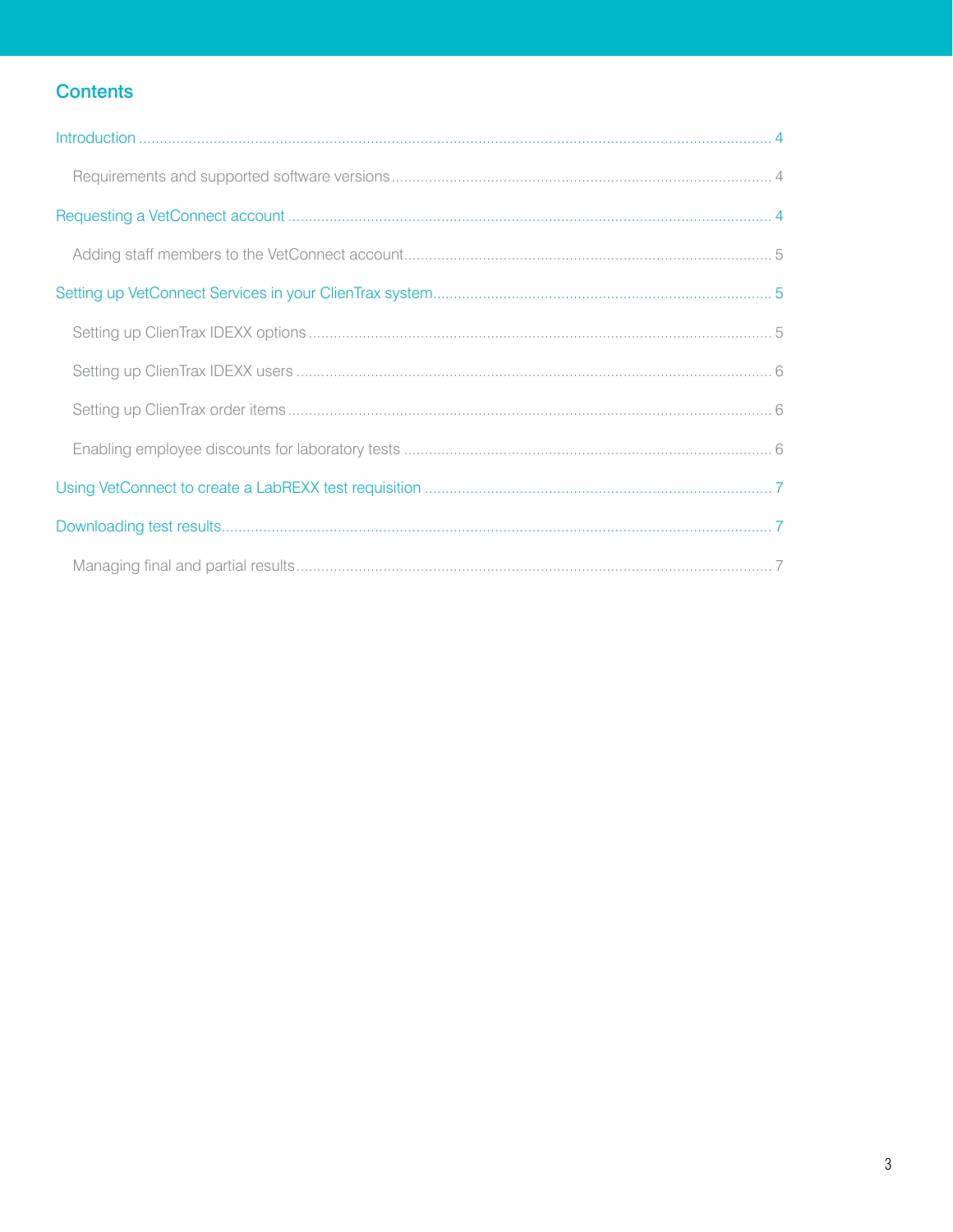# <span id="page-3-0"></span>Introduction

IDEXX Reference Laboratories and VetConnect\* are now integrated with ClienTrax software.

Using VetConnect, your practice can:

- 1. Seamlessly create electronic LabREXX\* test requisition forms for your IDEXX Reference Laboratories test orders.
- 2. Automatically download IDEXX Reference Laboratories results into your patients' medical records.

There are several benefits to using VetConnect:

- Improved order accuracy with bar-coded LabREXX forms and automatic error checking
- Elimination of misspelled patient, doctor, and staff names
- Automatic capturing of test fees to reduce missed charges

This document explains how to set up and start using VetConnect in ClienTrax, how to use VetConnect to order tests, and how to download IDEXX Reference Laboratories results into your software.

<span id="page-3-1"></span>Requirements and supported software versions

Your practice must provide the following:

- Internet access on all computers that will be used to create test requisitions
- A VetConnect account and an IDEXX web services ID and password (instructions for obtaining both are included in this document)
- ClienTrax 7.0c9 or later
- Current version of IDEXXLabResults.exe (3.0 or greater), available here: clientrax.com/Update/IDEXX Lab Results.exe

# <span id="page-3-2"></span>Requesting a VetConnect account

To use VetConnect services through ClienTrax software, your practice must have a VetConnect account and an IDEXX web services account ID and password. If your practice does not already have these, contact VetConnect PLUS customer support:

- In the U.S., call 1-888-433-9987, or go to vetconnect.com and click Subscribe now, or email [vccontactus@idexx.com](mailto:vccontactus@idexx.com)
- In Canada, call 1-800-667-3411, or email vccanada@idexx.com

Ask customer support to set up both a VetConnect account and a web services account ID and password. Be prepared to provide the following information:

- Your IDEXX Reference Laboratories account number
- The name of the person at your practice who will administer the account, including their email address
- The name of your practice management software

IDEXX will provide a user name and password for the VetConnect administrator and will provide an IDEXX web services account ID and password. You will need all of these to complete the integration.

Note: If you think your practice may already have a VetConnect PLUS account but are not sure who the account administrator is, contact customer support, as described above.

Once you have a VetConnect account, you can view your IDEXX Reference Laboratory results online at vetconnect.com from anywhere at any time.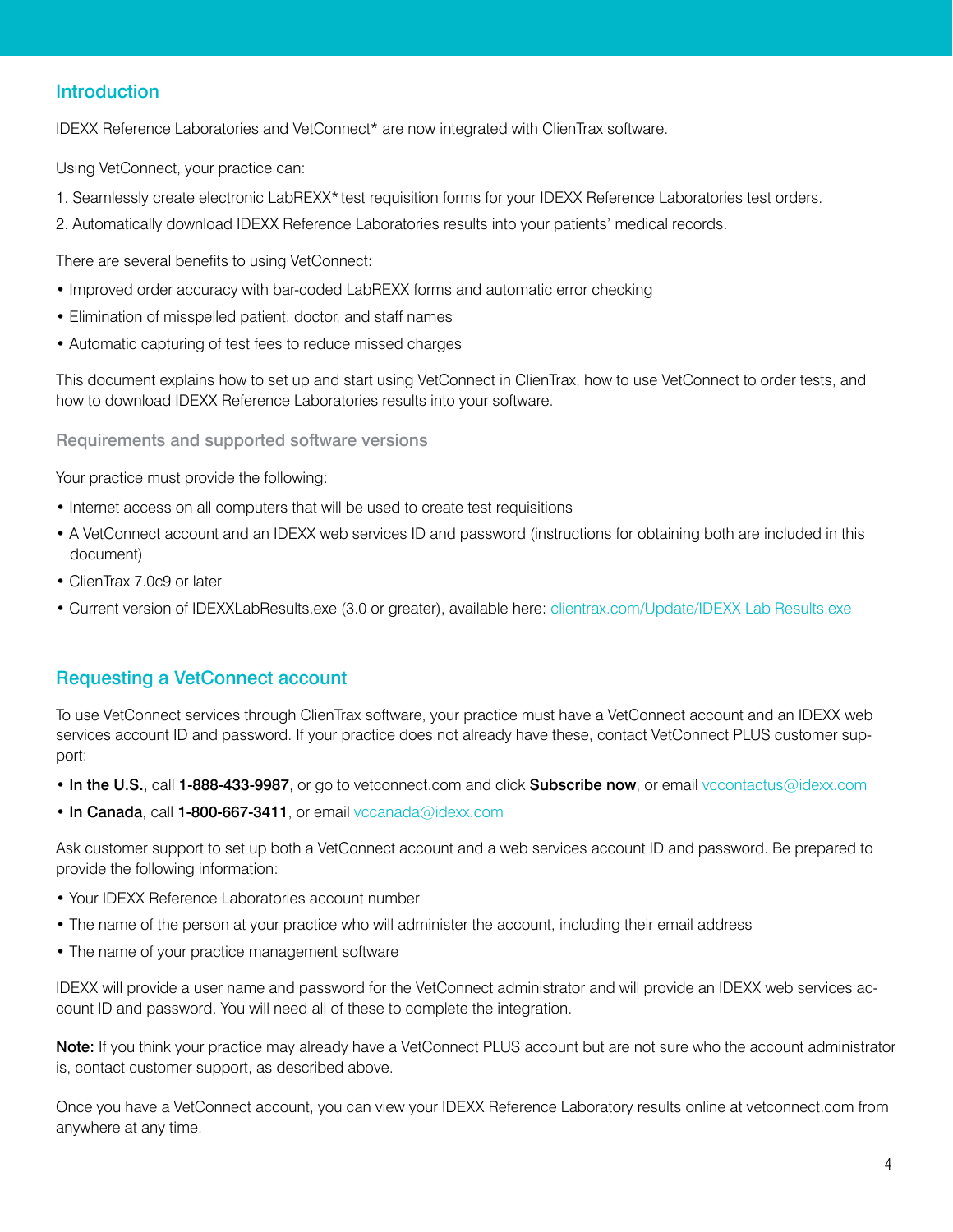## <span id="page-4-0"></span>Adding staff members to the VetConnect account

Before you can start using VetConnect services to create LabREXX test requisitions, the VetConnect administrator must add the practice's staff members to the VetConnect account.

To add members to the VetConnect account:

- 1. Go to vetconnect.com (U.S.) or vetconnect.ca (Canada).
- 2. Enter the VetConnect administrator user name and password, and then click Enter VetConnect.
- 3. Select the Account Administration tab, and then click the Practice Administration link at the top of the page.



- 4. In the Practice Members area, click Add New Member to display the New Account information form.
- 5. Fill in the required fields (marked with asterisks), and then click Create.
- 6. In the Permissions area, select the permissions for this member:
	- View Lab Reports: User can view all laboratory result reports for your practice.
	- Order Tests/Consult: User can request additional testing and internal medicine consultations through vetconnect.com.
	- Administer Practice: User can edit practice information and add or delete account members.

#### 7. Click Save.

Keep a list of the VetConnect user names and passwords because these may be needed in a future step.

# <span id="page-4-1"></span>Setting up VetConnect Services in your ClienTrax system

Now that you have everything you need from IDEXX, you must set up your ClienTrax software so that you can use VetConnect to create test requisitions and so your software can automatically download test results from IDEXX Reference Laboratories.

With ClienTrax, you can automate test ordering, print your order forms, and retrieve test results. Working with IDEXX, ClienTrax has reduced the workload for creating these orders by at least 50%, and now there are no worries about incorrect information, wrong ID numbers, or misplaced papers.

#### <span id="page-4-2"></span>Setting up ClienTrax IDEXX options

There are two Setup Options you need to confirm in File > Administration > Setup > Medical Records:

- Define the "IDEXX Web Path" as shown below, unless you are directed otherwise by ClienTrax support.
- Check the "Use XML" option.

Note: Do not check the "Use Patient ID" check box, unless you are directed to by ClienTrax support.

| Outside Lab Setup      |                           |           |
|------------------------|---------------------------|-----------|
| Antech Web Path:       | C:\AntechLabResults       |           |
| <b>Idexx Web Path:</b> | <b>C:\IDEXXLabResults</b> |           |
| Idexx Options:         | Use Patient ID            | V Use XML |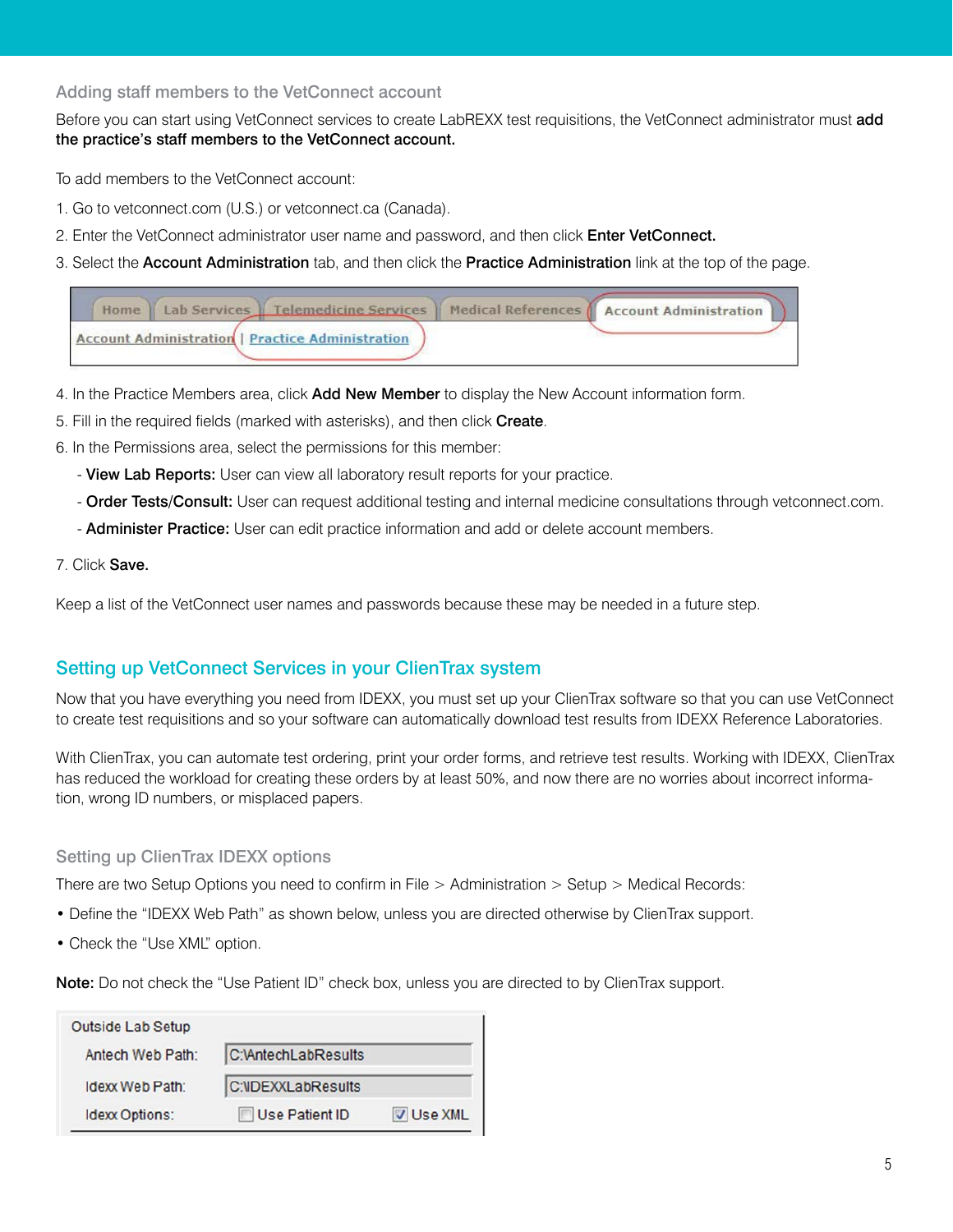## <span id="page-5-0"></span>Setting up ClienTrax IDEXX users

Each user and doctor must be added to the VetConnect account. You must then enter the VetConnect user names and passwords into the ClienTrax-IDEXX user database and link them with ClienTrax user names using your INI code.

| <b>RSN</b>  | INI                           | <b>UserID</b>                            | Password                                  |   |
|-------------|-------------------------------|------------------------------------------|-------------------------------------------|---|
| 1<br>2<br>3 | 5<br><b>CJJ</b><br><b>RXX</b> | dientrax1<br>clientrax1<br>clientraxalrd | clientrax1<br>clientrax1<br>clientraxalrd | A |
|             |                               |                                          |                                           |   |

You also need a user name and password for downloading results. This must be a Global User, entered with the initials "RXX," as you see above.

#### <span id="page-5-1"></span>Setting up ClienTrax order items

Next, you must set up the laboratory test items in your inventory to include the IDEXX codes you will order.

To link test items with IDEXX codes:

- 1. Find your inventory item in ClienTrax.
- 2. Click New Visit Flags.



3. Make sure that Lab Log is selected in the Flags list.

This assures that ClienTrax creates Lab Orders when this item is selected in the Medical Record Lab Log, Medical Record Treatments, Medical Record Charges, and New Visit Charges windows. In most cases, this is the only option you need to select in the window for a Lab Test charge.

- 4. Close the New Visit Flags window.
- 5. To set up your lab test items to include the IDEXX, find your inventory item in ClienTrax, and click Dx Setup.
- 6. Enter the following information into the DX Setup window:

Specimen: The type of specimen to be sent to the laboratory.

**Location:** The name of the laboratory.

Test Code(s): The IDEXX code numbers. If there is more than one test to be performed on the specimen, separate each code by a comma and a space, as shown here.

Comments: Any additional instructions or notes. If you enter this item as part of a Treatment in the Medical Record, these notes appear in the Instructions field. They also appear in the White Board.

| <b>DX Setup</b>   |                                                           |
|-------------------|-----------------------------------------------------------|
| Specimen          |                                                           |
| <b>Blood</b>      |                                                           |
| Location          |                                                           |
| <b>Idexx Labs</b> |                                                           |
|                   | Enter each Test Code with a comma and space between each. |
| 1537, 1538, 1539  |                                                           |
| Comments          |                                                           |
| Take 2 10ml vials |                                                           |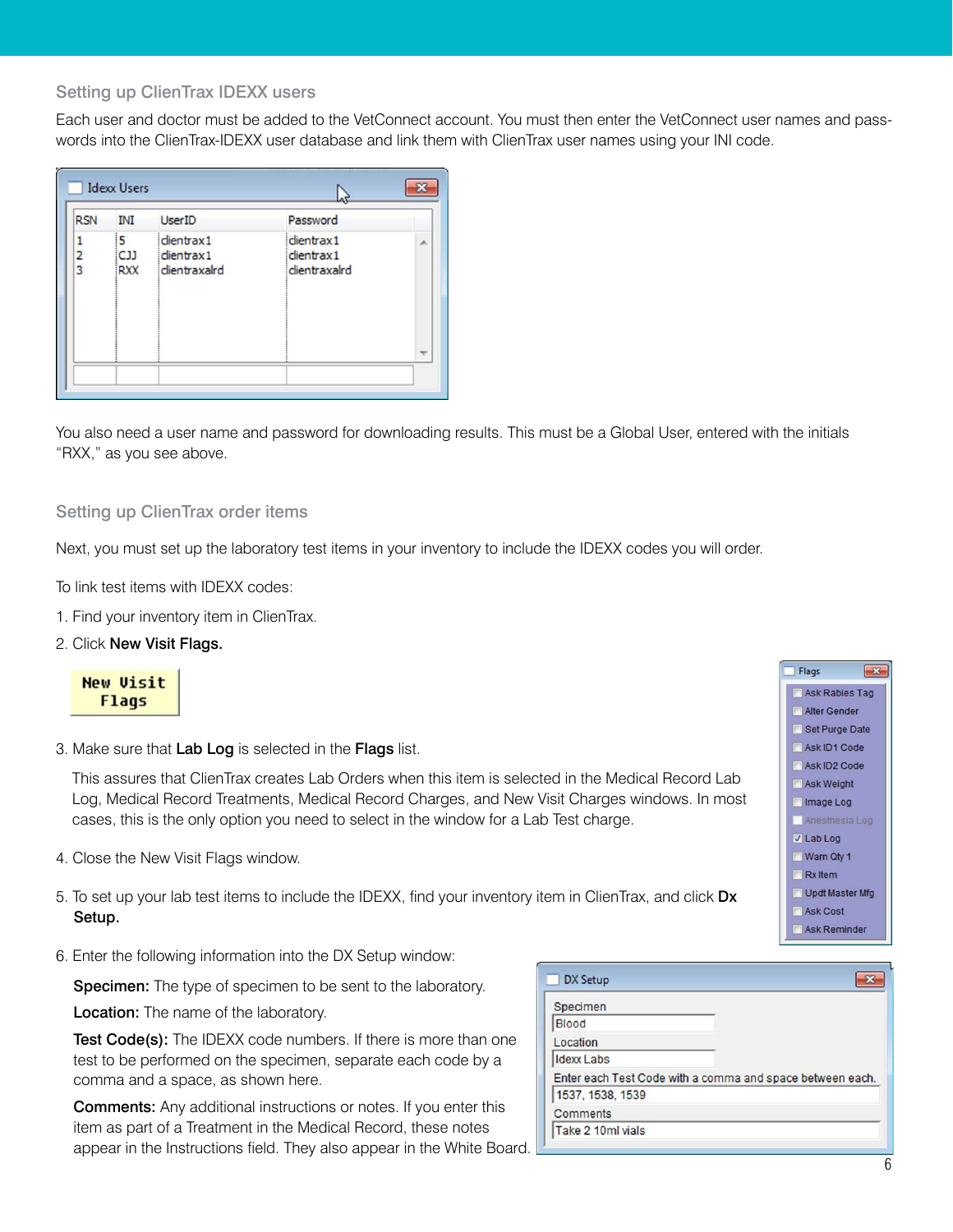#### <span id="page-6-0"></span>Enabling employee discounts for laboratory tests

IDEXX offers a professional courtesy discount to practices that use IDEXX Reference Laboratories as their primary laboratory. Doctors and staff qualify for the discounts on tests run at an IDEXX reference laboratory for their personal pets. This discount applies to all tests except cytology, histology, and send-outs. For doctors and staff to receive the discount, the LabREXX test requisition form must clearly indicate that the patient is an employee pet.

#### To receive the discount:

Enter EM in the Client Code field on the Client Card for each employee record in ClienTrax. ClienTrax uses this code to automatically flag employee tests for the proper discount.

If you have questions about your practice discount, please contact your IDEXX Reference Laboratories sales consultant.

# <span id="page-6-1"></span>Using VetConnect to create a LabREXX test requisition

There are two ways to create an order for your outside laboratory tests:

- Add them to the Treatment section of the Medical Record.
- Enter them directly into the Charges section of the Medical Record.

For either method, follow these steps:

1. First, create or edit a Medical Record for the patient needing the test.

|      |                   | Medical Records - TIKA - (Abbott)                       |                 |       |                   |                 |             |    |  |
|------|-------------------|---------------------------------------------------------|-----------------|-------|-------------------|-----------------|-------------|----|--|
|      | 圖                 | << 19 of 19 >> 22                                       |                 |       | Rx                |                 | Attachments |    |  |
|      |                   | Problem X Exam / Laboratory X Image X Notes / Treatment |                 |       | Summary           |                 |             |    |  |
|      | <b>Treatments</b> |                                                         |                 |       | In Work           | $\Rightarrow$ 0 | $\bullet$   | P. |  |
| Line | Item              | Description                                             | Date / Time     |       |                   | Instructions    |             |    |  |
|      | 12001             | <b>HEALTH CHECK PANEL</b>                               | <b>JUN 8 12</b> | 09:52 | Take 2 10ml vials |                 |             |    |  |
|      |                   | V Charge Complete                                       |                 |       |                   |                 |             |    |  |
| 2    |                   |                                                         | <b>JUN 8 12</b> | 09:52 |                   |                 |             |    |  |
|      |                   | Charge Complete                                         |                 |       |                   |                 |             |    |  |

2. Next, select the Treatment/Plan tab, and enter a new Treatment or Charge item.

Note: If you are using the Treatments list and it is blank, click in the list to start a new line. Enter the inventory number for the lab test you want to order.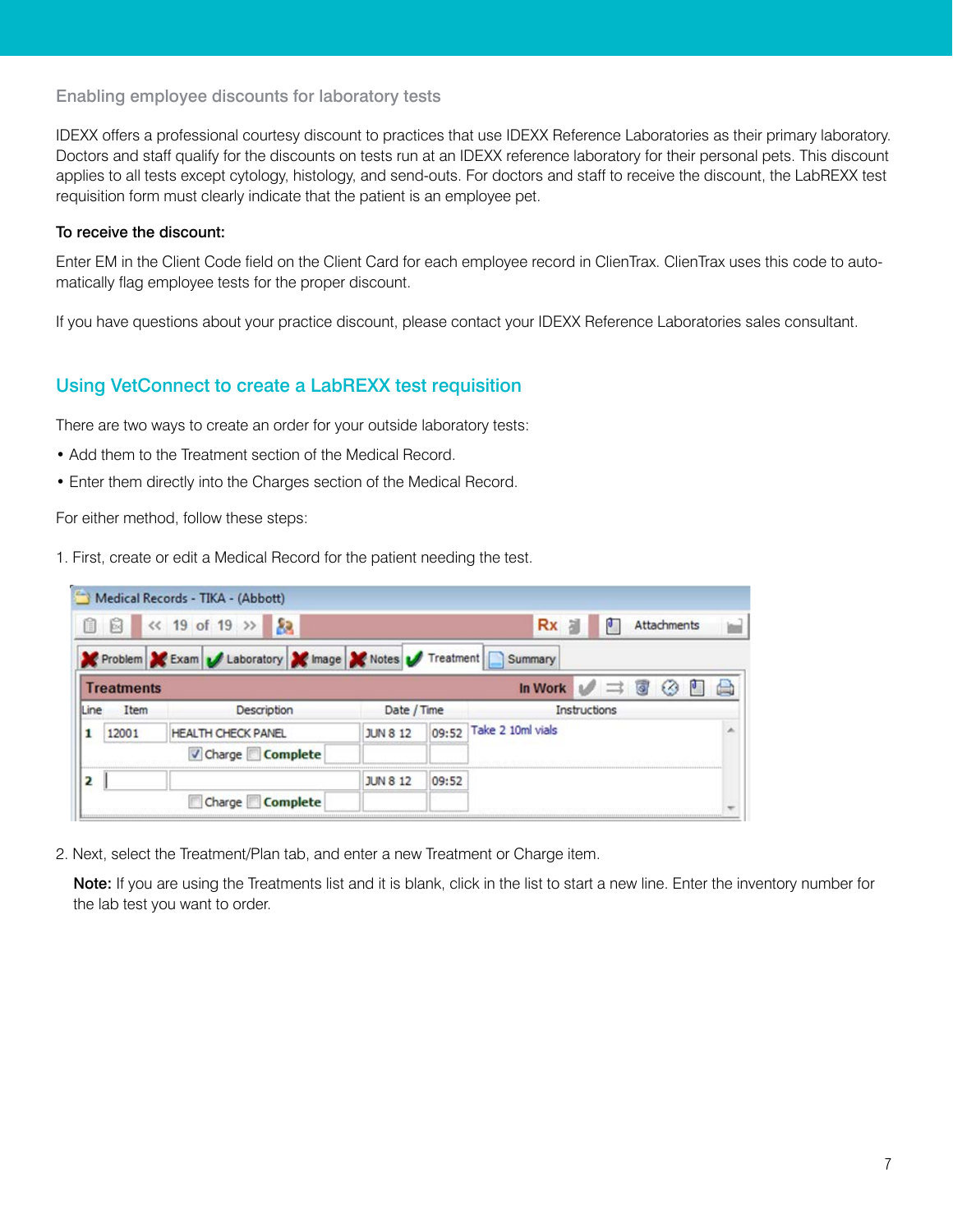3. Press Enter. The Lab Log window opens.

| Account: 6                |                             | ABBOTT, RENATA                                                    | Antech Form                         | Print Label                            |
|---------------------------|-----------------------------|-------------------------------------------------------------------|-------------------------------------|----------------------------------------|
| Patient:<br>Med Rec: 1252 | $\overline{7}$              | <b>TIKA</b><br>Pr. CJJ<br>CO: 5<br>Item No: 12001                 | Idexx Form                          | lmage                                  |
| Record:<br>Trans:         |                             | Date: JUN 8 12 Time: 09:58 Status: 0<br><b>HEALTH CHECK PANEL</b> |                                     | Anesthesia<br>W<br><b>O</b> Laboratory |
| Item No                   |                             | <b>Description</b>                                                | Lab                                 | Specimen                               |
| 12001                     |                             | <b>HEALTH CHECK PANEL</b>                                         | Atech Labs                          | Blood                                  |
| <b>JUN 8 12</b>           | Date/Time Collctd.<br>09:58 | Tech Test(s) Required<br>86000                                    | Date/Time Rec'd.<br><b>JUN 8 12</b> | Date/Time Rev'd<br>09:58               |
| Comment                   |                             | Take 2 10ml vials - Take 2 10ml vials - Take 2 10ml vials         |                                     | A.<br>$\overline{\phantom{a}}$         |

Most of the Lab Log window is filled out for you. You may want to add the assigned veterinary technician's initials (the person who collected the sample) and any additional instructions under Comments.

4. You can add additional tests to your order by entering the IDEXX order code(s) in the Test(s) Required field. Separate each test with a comma and a space, as below.

You may also want to modify the description to reflect the additional tests.

| Account: 6               | ABBOTT, RENATA                                        |            |                  | Antech Form |          | Print Label         |                               |
|--------------------------|-------------------------------------------------------|------------|------------------|-------------|----------|---------------------|-------------------------------|
| Patient:<br>7            | <b>TIKA</b>                                           |            |                  |             |          |                     |                               |
| Med Rec: 1252            | Pr CJJ<br>Item No: 12002<br>CO:5                      |            |                  | Idexx Form  |          | lmage               |                               |
| Record:                  | Date: JUN 8 12<br>Time: 09:46 Status: 0               |            |                  |             |          | Anesthesia          |                               |
| Trans:                   | <b>CUSTOM PROFILE SERIES</b>                          |            |                  |             |          | <b>O</b> Laboratory |                               |
| Item No                  | Description                                           | Lab        |                  |             | Specimen |                     |                               |
| 12002                    | <b>CUSTOM PROFILE SERIES</b>                          | Idexx Labs |                  |             | Blood    |                     |                               |
| Date/Time Collctd.       | Tech<br>Test(s) Required                              |            | Date/Time Rec'd. |             |          | Date/Time Rev'd     |                               |
| <b>JUN 8 12</b><br>09:46 | 1537, 1538, 1539                                      |            | <b>JUN 8 12</b>  | 09:46       |          |                     |                               |
| Comment                  | CUSTOM PROFILE SERIES - Take 2 10ml vials             |            |                  |             |          |                     | ×<br>$\overline{\phantom{a}}$ |
|                          | Double Click to add these tests to an existing order. |            |                  |             |          |                     |                               |
|                          | <b>HEATH CHECK PANEL</b><br>1                         |            |                  |             |          |                     |                               |

Remember that adding tests this way makes them part of a single charge item on your invoice. However, you may prefer to charge them separately. You can do this by adding them to an existing order as follows: When the new Lab Log window opens, double-click the check box of the existing order listed in the bottom of the window. This allows you to have multiple charged tests on a single order form.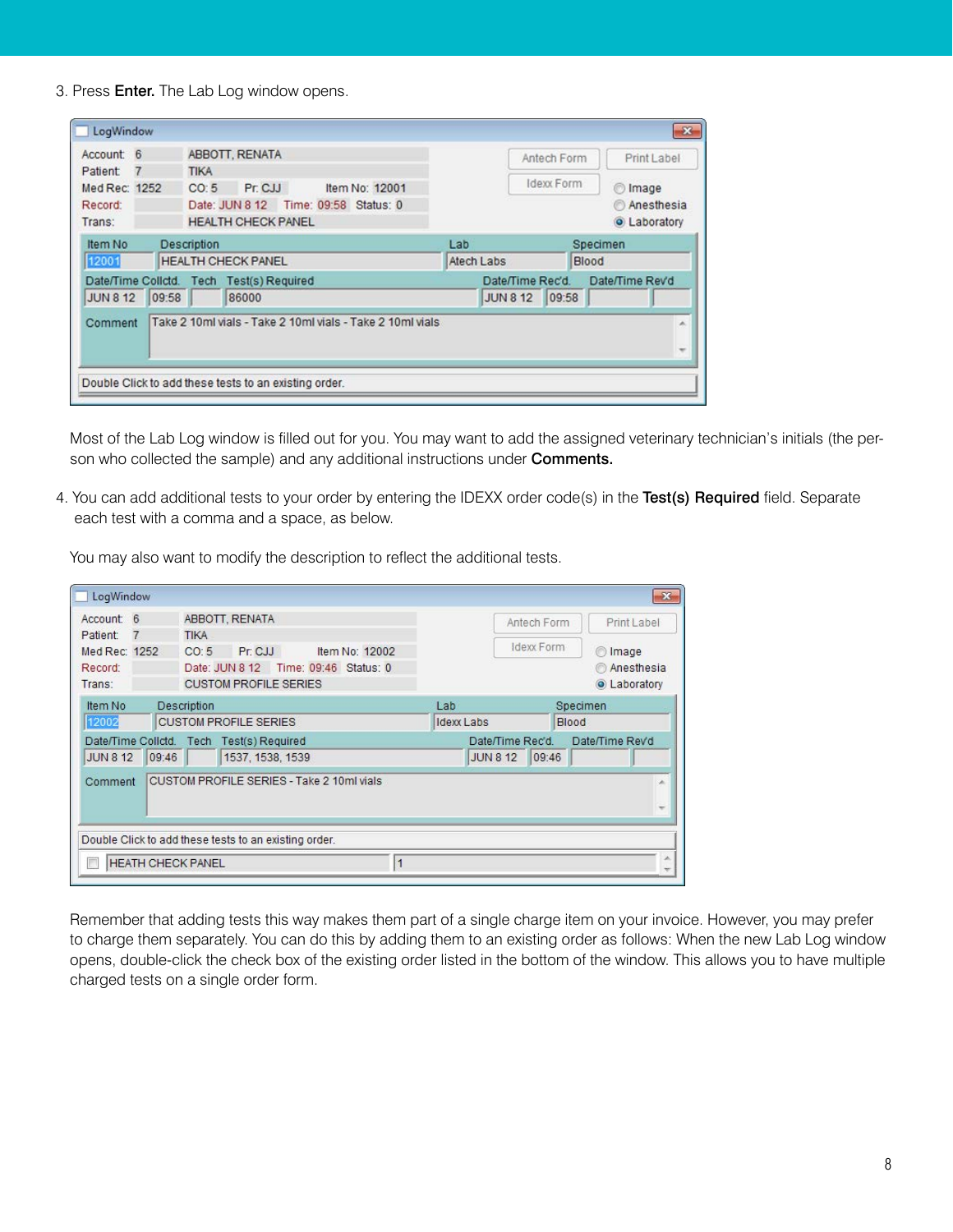5. After you have entered all the tests you need, save the Medical Record and then open the Labs tab. You will see the new order(s) you created.

| Medical Records - TIKA - (Abbott)<br>$\left  \begin{array}{ccc} 22 & 6 & 22 \end{array} \right  \rightarrow \left  \begin{array}{ccc} 22 & 22 & 22 \end{array} \right $<br>圖<br>$\blacksquare$ | $Rx =$<br>Attachments                                 |
|------------------------------------------------------------------------------------------------------------------------------------------------------------------------------------------------|-------------------------------------------------------|
| Problem X Exam Laboratory X Image X Notes Treatment Summary                                                                                                                                    |                                                       |
| <b>Laboratory Tests</b>                                                                                                                                                                        | A<br><b>NIE</b><br>Import<br>$\overline{\mathcal{L}}$ |
| 2535<br>MAR 26 13 - 16:52 Idexx Labs - CUSTOM PROFILE SERIES - 600, 605<br>Ordered                                                                                                             |                                                       |

- 6. Double-click the first order you created to open the Lab Log window.
- 7. Click Idexx Form to review your order form.

The order form is bar-coded so that there will be no transcription errors once the sample is received at the lab. The form also contains more information on the samples required. Please review these instructions.

8. When you have confirmed that your order form is correct, click Print and Finalize in the upper right to print the form. Be sure to send the form along with your sample(s).